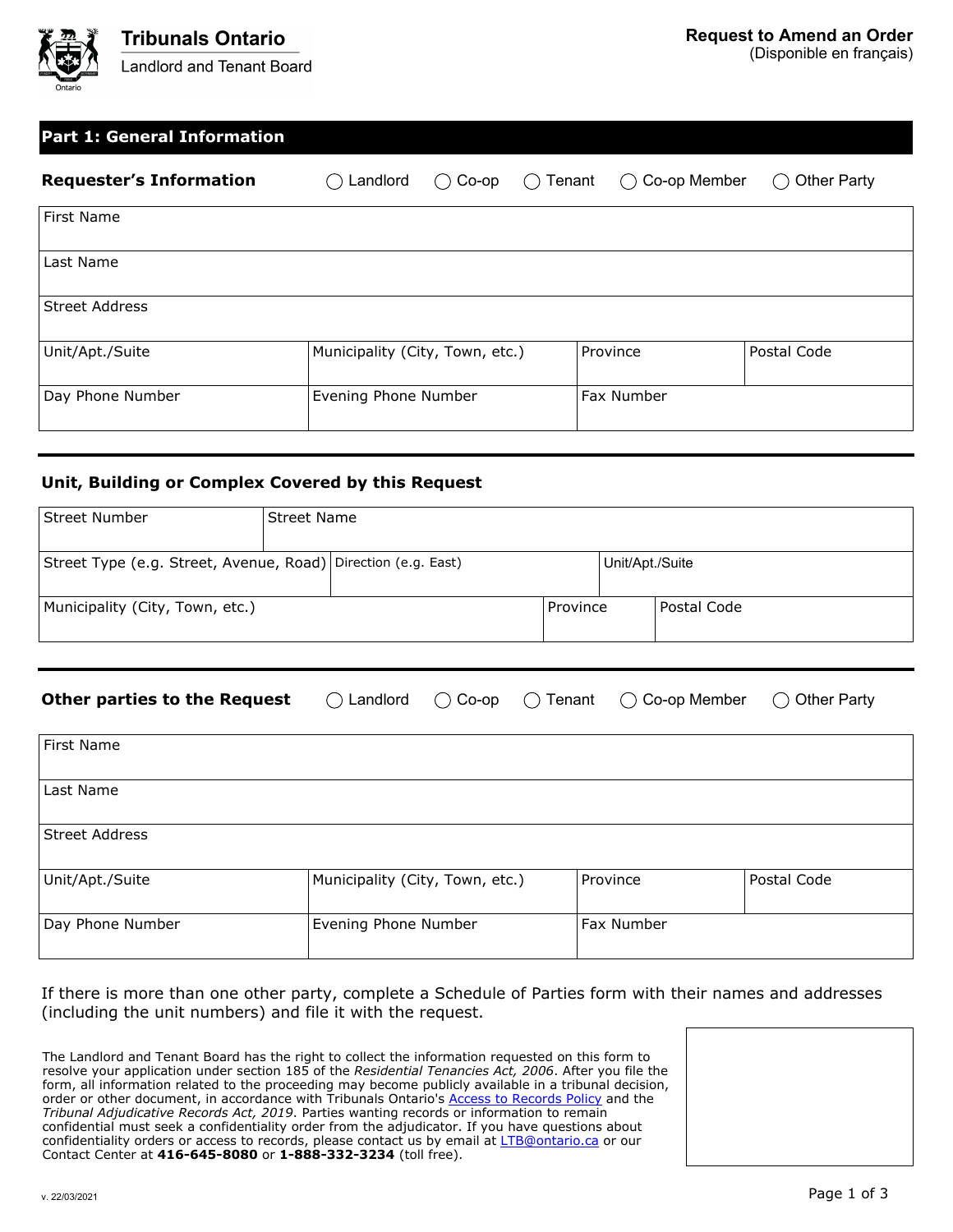| Part 2: Reasons for Your Request                  |             |  |
|---------------------------------------------------|-------------|--|
| $\Box$ I am requesting that the Board amend order | issued on   |  |
|                                                   | File Number |  |
| to correct a clerical error.<br>dd/mm/vvvv        |             |  |

*Note: A clerical error includes a typing error, an error made in calculating an amount or a similar error.*

Explain in detail what clerical error you believe is contained in the order, and how you believe the order should be changed. Also, if the clerical error was made in a document filed with the Board by a party, clearly identify the document that contains the clerical error. If you are not a party to the order, explain how you are affected by it.

*Attach additional sheets if necessary*

 $\Box$  I am requesting that the Board stay the order I want amended. An order that is stayed cannot be enforced.

Explain why the order should be stayed: